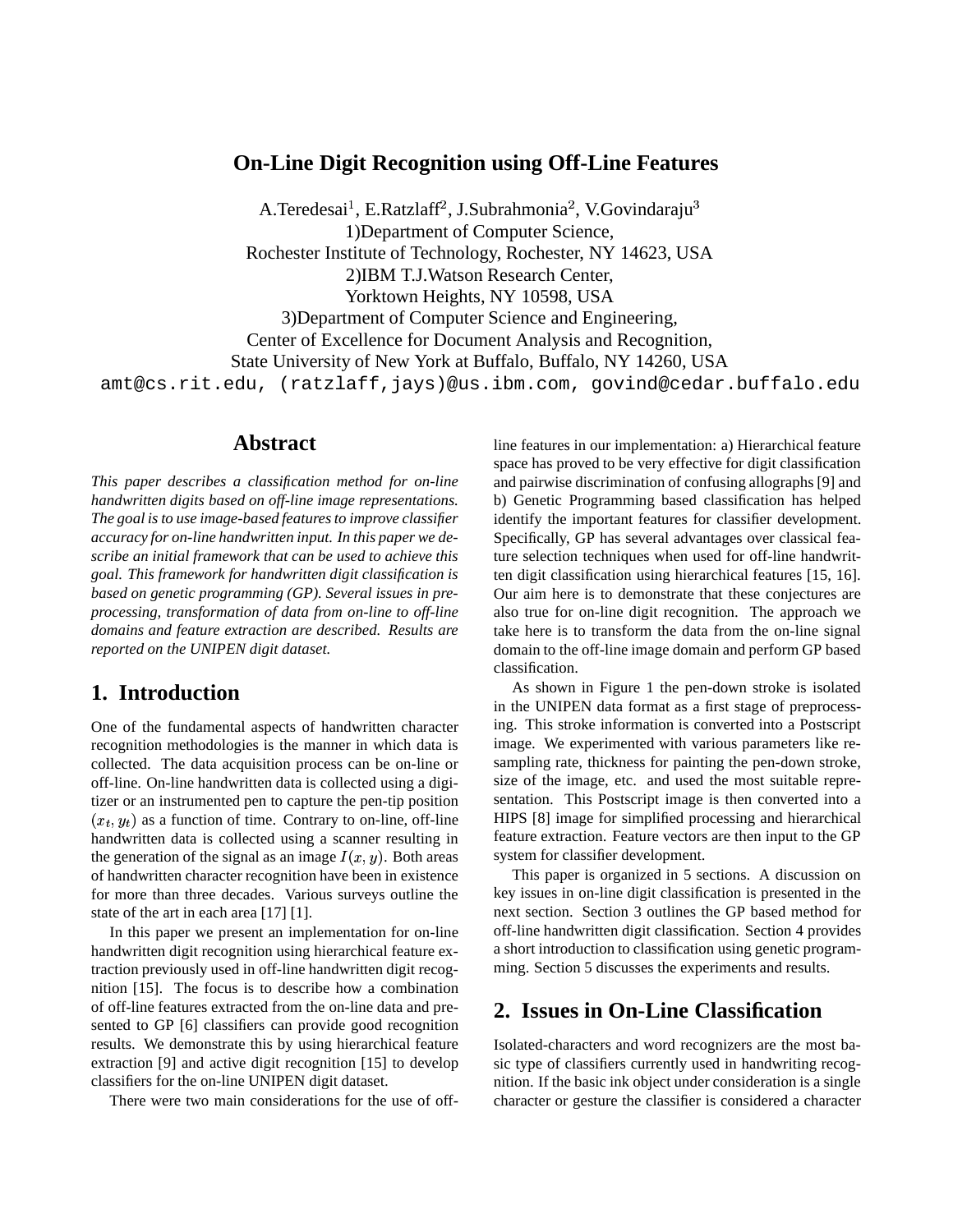

Figure 1: Extracting off-line hierarchical features from online data. As shown in the figure (a) on-line stroke signal is re-sampled for uniformity and isolated in a single file. (b) Postscript image generated from the isolated stroke. (c) HIPS image after conversion from Postscript. (d) Feature extraction stage dividing the input image into regions using a quad tree.

classifier. Complex word or glyph (multi-character shapes or fused characters) classifiers are often termed 'recognizers'. All these flavors of data complexity are present in the UNIPEN project dataset. The UNIPEN [5] project is an effort for benchmarking handwriting recognition systems. It consists of *Dataset(1a)- Isolated Digits* to *Dataset(8)- Free Text and Full Characters*. The scope of the current discussion is the development of a digit classifier for the 1a set.

The factors that influence classification of characters in a pen-based input system are geometric variations, stroke formation speed and allographic variations pertaining to positioning of the character and sequencing of strokes during inking. Plamondon et.al. [11] provide a more detailed discussion on each of these factors. Schomaker [13] notes the importance of usability of character classification in context to free-form text. The problems associated with achieving high accuracy at the isolated character level have led to the use of special symbols (e.g. Graffiti) in several commercial implementations. The development of classifiers is attempted using a variety of techniques ranging from structural and rule-based methods to statistical modeling. Rulebased methods do not require a large amount of training data and the number of features used to describe one class may be different from those required for another class. Disambiguating features like the difference in the direction of the stroke formation when writing the '-' of a '2' and the lack of a '-' in the lower portion of a '7' can be treated as rules to effectively assign class labels in pair-wise decisions. The performance of rule-based methods is limited by the capabilities of the designer to reliably devise the set of rules. On the other hand, statistical approaches generally require a large amount of data for training. Such classifiers require a fixed number of features in multidimensional feature space. The problem now is to define a separation boundary between classes in this feature space. This often leads to complex solution representations and intolerance to noise and consequently large generalization errors. As a result heavy emphasis is placed on the preprocessing stage prior to classification in order to effectively reduce these problems.

The motivation in this paper is to effectively blend the simplicity and speed of rule-based methods and the generalization power of statistical approaches in a unified framework using off-line image representation and GP. The combination of rule-based methods and learning is achieved using GP where solutions are evaluated using rules and new solutions are generated using statistical learning [6]. The conversion from on-line to off-line domain and the resulting advantages and disadvantages are discussed in the next section.

### **3. Issues in Off-Line Classification**

In the domain of off-line handwritten character recognition there are two key strategies in current use. They can be broadly grouped as 'active' and 'passive' character recognition. Passive character recognizers use methods such as those described by Favata [4] and Suen [14]. These classical methods employ a *One Model Fits all* [10] paradigm since they assume all features to be equally important and base the decision on the entire feature vector. Active methods on the other hand try to perform feature selection and classification based on the nature (complexity) of the task at hand. Hence, active classifiers generated (using GP) use the multi-resolution feature space more optimally. Some systems, like the adaptive resonance network, learn as they perform [3] but lack feedback mechanisms to describe the learning strategy. Active character recognition as described by J.Park et.al. [9] [10] employs an active heuristic function that adaptively determines the length of the feature vector as well as the features themselves used to classify an input pattern. A feedback mechanism (rules) to understand why certain features are used by the classifier for a particular digit can be derived from the GP classifier tree. In terms of



Figure 2: The preprocessing and feature extraction using a Quad tree [9]. The first figure shows the handwritten digit '9'. The second figure shows the normalized image segregated into 4 sub-images and the remaining figures show further segregation to derive a gradually detailed representation in feature space. The fifth figure shows the critical points after feature extraction.

GP classifier modeling strategies for handwritten character recognition several techniques have been implemented [15]. The theory and trade-offs in using GP have been discussed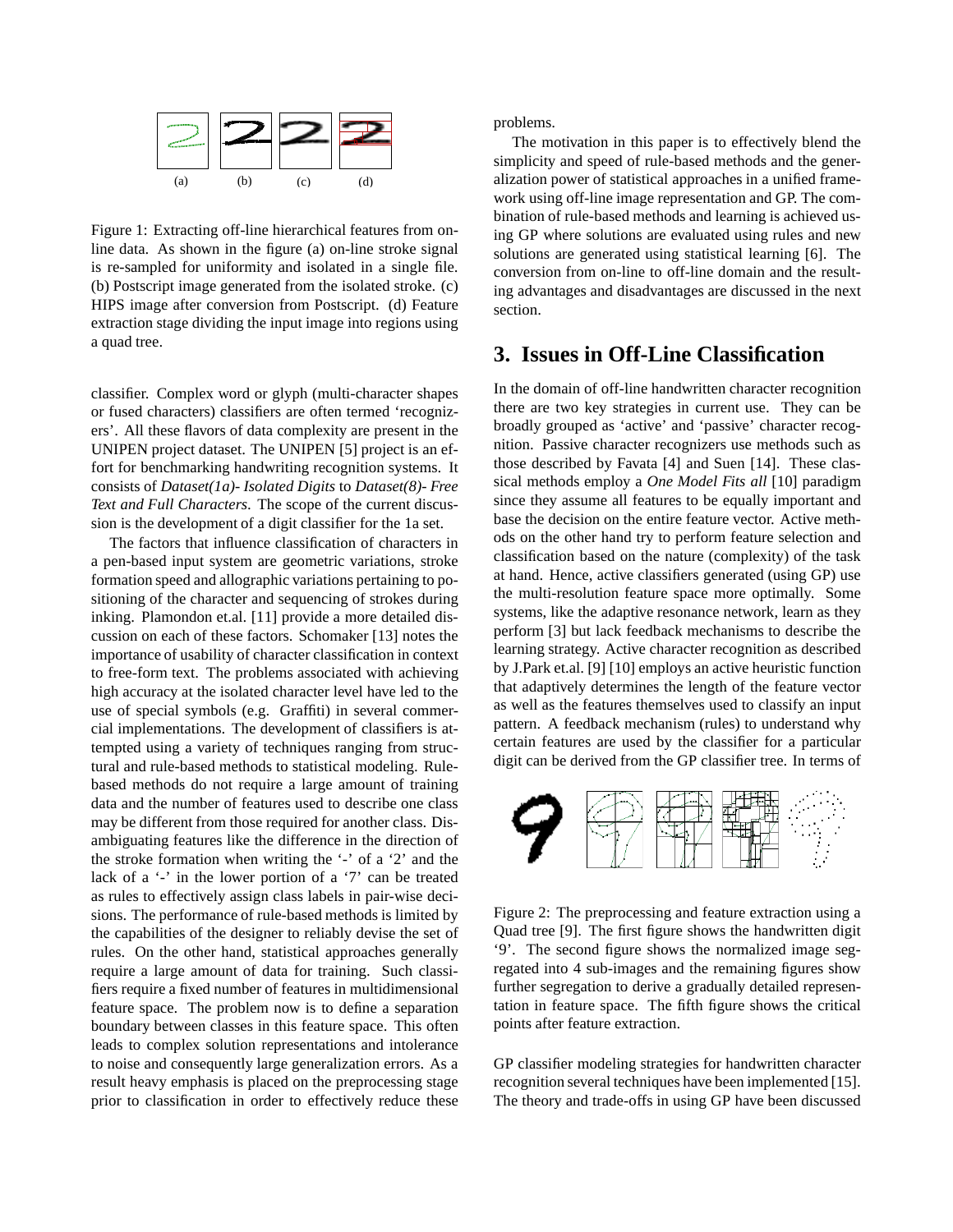by Koza et.al [7]. The solution representation in our approach is less complex compared to previously described methods. GP-trees generated as classifiers provide an insight into which features were used more often than others. In a hierarchical feature space these features can be mapped back to the regions of the image from which they were extracted. This in turn helps us analyze and interpret the classification results more effectively compared to currently used techniques [15]. At the heart of our approach is the feature extraction routine that divides the image into a quad tree. Features are then extracted based on the contour representation in the sub-image. Hierarchy is maintained by dividing each sub-image into deeper quad trees in order to increase the level of detail. For most datasets a depth of 4 is sufficient. The features from all these levels are then placed in a feature vector. This feature vector is then presented to the GP classifier. The same technique can be adopted using quin tree representation. This process of feature extraction and pre-processing is shown in Figure 2.

# **4. Genetic Programming (GP) Classifiers**

GP has been used over the past couple of years in several domains, primarily because of its ability to model problems effectively. The way GP-trees are grown and evolved can be observed by a simple example [2] given in Figure 3. GP consists of representing solutions as programs that can be evaluated. Consider a GP-tree representation of the function  $((x * x)/2.0)$  shown in Figure 3. The internal nodes are the operators '/' and '\*' and the leaf nodes are x and . The problem at hand is easily represented using such expression trees. Inputs to the problem are represented as leaf nodes and are called terminals. Any operator used to operate on terminals is called a function. Functions and terminals together form a solution. Solutions are evaluated by instantiating the terminals and evaluating the functions. As solutions are represented with terminals and functions, the data types and length of these entities can vary from the simplest (e.g. integer) to more complex user defined types ( e.g. Structures in C language ). Thus, solutions are logically referred to as programs and the search is based on genetic methods [6]. The search for the best solution to solve a problem emulates the evolutionary process. An initial population of solutions is randomly generated and evaluated. Best individual solutions are selected for mating based on values obtained from fitness functions and new solutions are created using genetic operators. Fitness functions essentially evaluate a solution's ability to solve a problem. The new population is then evaluated and the search for a better solution continues until an optimal solution is found or other user-defined termination criteria are met. Keeping in view the above procedure to generate GP



Figure 3: Example showing modeling of a GP solution [2]. The inputs and expected outputs are given in the table (bottom-left). A sample tree randomly initialized in the first generation is shown (top). Search for the best equation to represent the inputs and expected outputs leads to the solution tree representing function  $((x * x)/2)$ .

solutions, we initialize a population of GP trees using a set of functions which act as operators and a set of terminals which are subsets of the feature vector. Each tree therefore is a Lisp S-expression consisting of operators as internal nodes and features as terminal nodes. Feature vectors are computed from the training data and stored in a flat file. Each GP tree expression is then evaluated against each feature vector corresponding to a sample in the training data. The result of each evaluation is mapped to a real value that expresses a detection level for the sample. A detection level above +1 is positive and a level below -1 is negative. Any value in between is considered uncertain. Since there are 10 classes in the UNIPEN 1a digit set, we train 10 detectors. Each detector is trained to recognize one particular class of input. The detectors are then combined in parallel to form an 11-class (0-9 and reject) classifier and are evaluated against the validation set. Depending on the performance on the validation set, individual detectors undergo further training if required. The fitness of  each  $i^{th}$  detector  $X_i$  is computed based on the equation :  $F(X_i) = (N_{ir} * P_{ir}) + (N_{C_i} * P_{C_i}) + (N_{i\Phi} * P_{i\Phi}) + P_{ij}$ where,  $N_r$  = number of samples rejected due to output being between +1 and -1.  $P_r$  = penalty for rejection.  $N_{C_i}$ = number of training set samples not returning positive that belong to the class of the detector.  $P_{C_i}$  = penalty associated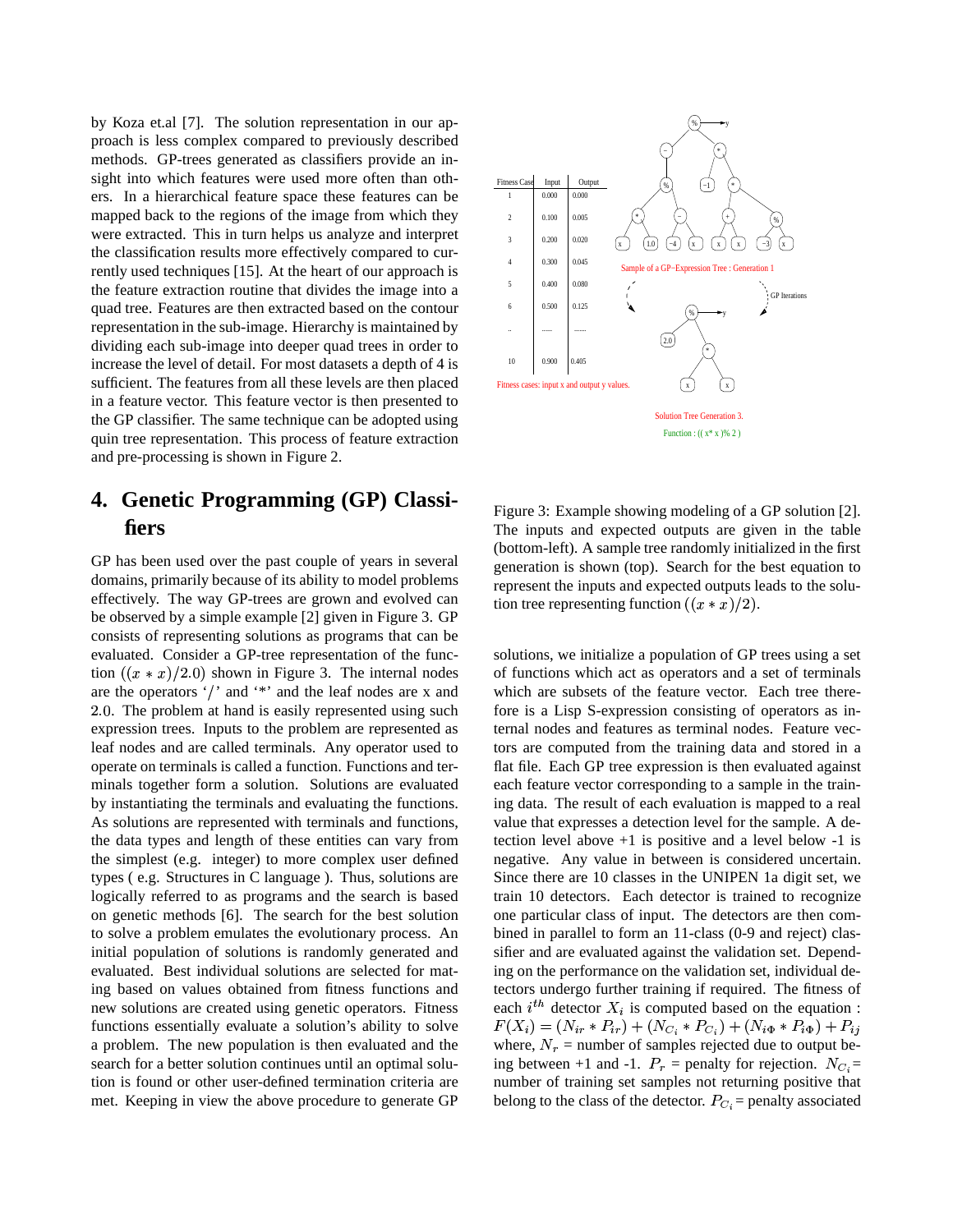with wrong classification of the sample.  $N_{\Phi}$  = number of training set samples that returned a false positive and  $P_{\Phi}$ = penalty associated with false positive classification.  $J =$  the W criterion deciding minimum number of samples of class  $C_i$ that must be targeted by every solution in order to maintain potency in the population.  $P_i$  = penalty associated with not meeting  $J$ . The value of  $J$  must be decided before we begin the run and should usually fall in the range of 1-5% of the number of samples belonging to class  $C_i$  in the training set. Typical values of penalty in each case can range between 1 and 5 in our implementation. The training proceeds in GP generations until the required accuracy is achieved or the number of allowed generations is exhausted.

# **5. Experiments and Results**

We use the UNIPEN [5] Train-R01/V07 subset 1a dataset consisting of 15,953 digits. Samples of some digits in this dataset are shown in Figure 4. These are the Postscript versions of the data converted from the UNIPEN format to Postscript using the utilities available as part of the UNIPEN Tools (http://unipen.nici.kun.nl/uptools3). As can be seen, the representation leads to wedges in the image. It has not been conclusively determined if such wedges affect the recognition accuracy in our experiments.



Figure 4: Different samples randomly selected from the UNIPEN 1a isolated digit set. These images are generated using the UNIPEN to Postscript conversion utility.

These Postscript images are then converted to the HIPS [8] format. There are several advantages to using the HIPS format including unrestricted image size and sequence length and the stored images are self-documenting. HIPS maintains a complete log of the file history within the header file. Every image file contains a record of who owns it, when it was created, the file format as well as a record of all HIPS operations performed on it which aids the feature extraction routine for hierarchical feature extraction as described by Park [9]. Features are extracted from these images by dividing each image into a quad tree with maximum depth of 4. At each level 8 features based on gradient and moment are computed. The total number of sub-images is  $1 + 4 + 16 + 64 = 85$  thereby giving a feature vector of 680 features corresponding to each isolated digit in the dataset.

We decided to use 15,000 digits from the full set after some preliminary cleaning. The cleaning criterion eliminated erroneous data such as multi-digit entries or incomplete entries consisting of isolated strokes such as single

 $k_{\Phi}$  = as training set, 2000 as validation set and 3000 as test set. dashes or dots. From the 15,000 digits 10,000 were used We experimented with different training set sizes. Presenting smaller training sets led to more complex GP classifiers in terms of feature set size selected by GP. In retrospect, this led to higher confusion when the best of generation GP solution was evaluated on the validation set and we decided to present GP with more training data to capture the important variations more effectively in a more optimal feature subset. The truth information was gathered by reading the truth from the UNIPEN file.

| <b>Parameters</b>                  | Values                             |  |  |
|------------------------------------|------------------------------------|--|--|
| Objective:                         | Evolve GP classifiers: 0-9         |  |  |
| Terminal Set:                      | Hierarchical features              |  |  |
| Function set:                      | $+, -, *,$ DIV, SIN, COS, LOG, EXP |  |  |
| Population sizes used:             | 200, 400, 600                      |  |  |
| Crossover probability:             | 80%                                |  |  |
| Mutation probability:              | 20%                                |  |  |
| Selection:                         | Tournament selection (Size 7)      |  |  |
| Termination criterion:             | $Error \leq 5\%$                   |  |  |
| Maximum generations :              | 1000                               |  |  |
| Maximum depth:                     |                                    |  |  |
| Initialization Method:             | Half-and-Half                      |  |  |
| Overall accuracy:                  | 89%                                |  |  |
| Solution complexity:               | High                               |  |  |
| Number of features selected by GP: | 174 out of 279 total               |  |  |

Table 1: GP Parameters Used in Experiments.

The GP parameters used for these experiments are given in Table 1. We experimented with variations in the function set and population sizes and the optimal configuration of parameters is tabulated. These parameters are decided prior to training and remain consistent over the entire GP run.

Training consists of developing ten (0-9) single-digit detectors. The output of each detector, D, is either (a) an affirmative  $(D > +1)$  indication that the input has been positively identified as a class member, (b) a negative  $(D < -1)$ and the company of the company of the company of the company of the company of the company of the company of the company of the company of the company of the company of the company of the company of the company of the comp indication that the input is not a class member, or  $(c)$  an uncertain  $(-1 \leq D \leq -1)$  indication that the detector was unable to make either a positive or negative determination.

Once all the single-digit detectors are trained, they are combined into a higher-level 11-class (0-9, reject) classifier. During test decode phase each input is presented to every detector.

- If only one detector claims the input to be from *its class* **and** if all the other detectors classify the input as *negative or uncertain* **and** the *truth value matches* the claim, accept the input as **correctly** classified.
- The input is classified **wrong** if *two or more* detectors claim the input *as their class* **or** *truth value differs* from any claims.
- The input is **rejected** if no detector provides an affirmative value.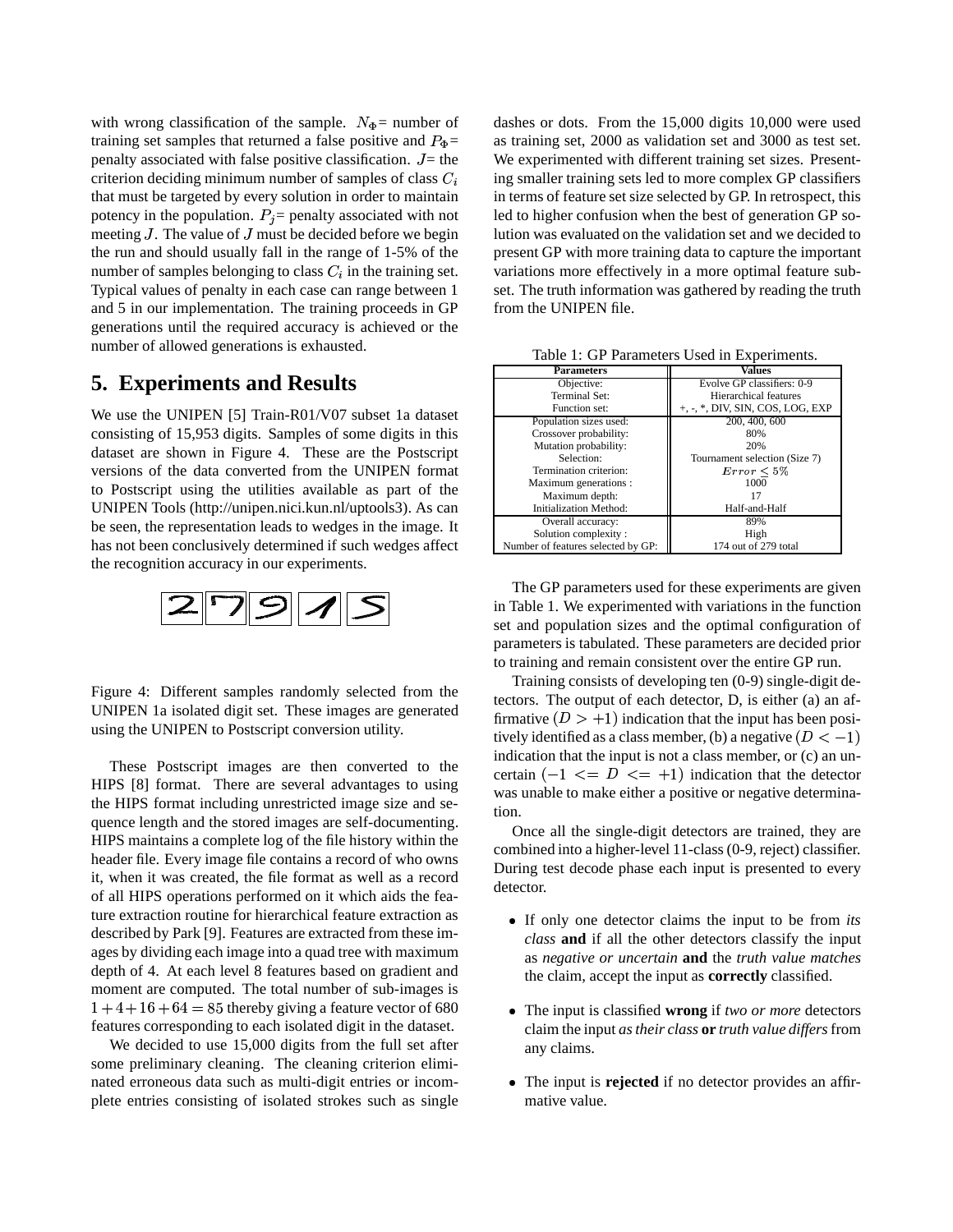Table 2: Results obtained on UNIPEN 1a digit set.

| Class          | No.of Samples | Correct | Incorrect | Reject | Correct(%) |
|----------------|---------------|---------|-----------|--------|------------|
|                | 250           | 221     |           | 20     | 88.4       |
|                | 250           | 215     |           | 30     | 86.0       |
| $\overline{2}$ | 250           | 227     | 11        | 12     | 90.8       |
| 3              | 250           | 235     |           | 8      | 94.0       |
| 4              | 250           | 213     | 11        | 26     | 85.2       |
| 5              | 250           | 205     | 33        | 12     | 82.0       |
| 6              | 250           | 221     | 18        | 11     | 88.4       |
| $\overline{7}$ | 250           | 219     | 22        | 9      | 87.6       |
| 8              | 250           | 224     | 9         | 17     | 89.6       |
| Q              | 250           | 215     | 6         | 29     | 86.0       |

The best individual digit classification accuracy for a single class was 94% for digit 3. Rejection rate for digit 3 was 3.2%. The lowest accuracy was 82% for digit 5. The maximum inter-class confusion was for digits 4 and 9. The overall accuracy on the test set was 87.8% while the overall error was 5.2%. Class-wise accuracy, error and rejection results are given in Table 2.



Figure 5: Plot showing fitness, error and accuracy over number of generations of a GP run during training of digit 5 detector. The curves shown in this plot are representative of most GP detectors where the fitness decreases sharply during the initial runs and stabilizes over the number of generations with small decrements. Note that in standard GP terminology lower fitness value represents better classification.

Compared to other state of the art on-line handwritten digit recognition technique the current recognition rates of this system are low. Ratzlaff [12], has reported a better performance using a simple scanning n-tuple classifier for the same dataset. He has also provided a comparative analysis of other competitive systems. Previously, GP based recognizers have been applied to the off-line handwritten digit recognition task [16] and the performance on standard NIST and USPS datasets is comparable to the state of the art in the off-line domain [15]. The aim here was to propose an alternative framework for on-line recognition based on off-line

features and to present the issues faced in doing so. Efforts are on currently to improve the classification accuracy of the proposed system. The graph in Figure 5 shows the training curve of the detector for digit '5'. The error in training and fitness values are plotted. The initial search stabilizes after 250 generations, suggesting convergence.

# **6. Discussion**

We described a new approach for isolated digit classification of UNIPEN data.The different approaches under consideration for future work are:

- Obtain the Fourier transform of the on-line signal and use the co-efficients as input features for GP based training.
- Use frame based features currently used for HMM based recognition.
- Effective combinations of the above.

This paper describes the approach to transform the data from on-line signal domain to off-line image domain and perform the GP based training. The classifiers work in the off-line image domain. Hierarchical feature extraction directly from original stroke vectors might prove a more robust approach. This will definitely reduce the dependence on converting data to Postscript and HIPS image representation thereby decreasing the noise.

The main objective here was to explore the possibilities of using off-line features to aid on-line recognition. GP was the technique of choice since we were familiar with GP performance in the off-line domain.

# **References**

- [1] N. Arica and F. Yarman-Vural. An overview of character recognition focused on off-line handwriting. *Systems, Man, and Cybernetics, Part C: Applications and Reviews, IEEE Transactions on*, 31(2):216 – 233, May 2001.
- [2] W. Benzhaf, P. Nordin, R. Keller, and F. Francone. *Introduction to Genetic Programming*. Morgan Kaufmann Publishers, 1998.
- [3] G. Carpenter and S. Grossberg. A massively parallel architecture for a self-organizing neural pattern recognition machine. In *Computer Vision, Graphics, and Image Processing*, pages 35–115, 1987.
- [4] J. Favata and G. Srikantan. A multiple feature/resolution approach to handprinted digit and character recognition. *International Journal of Imageing Systems and Technology*, 7:304–311, 1996.
- [5] I. Guyon, L. Schomaker, R. Plamondon, M. Liberman, and S. Janet. Unipen project of on-line data exchange and recognizer benchmarks. In *Proceedings of the 12th International Conference on Pattern Recognition*, pages 29–33, Jerusalem, Israel, October 1994. IAPR-IEEE.